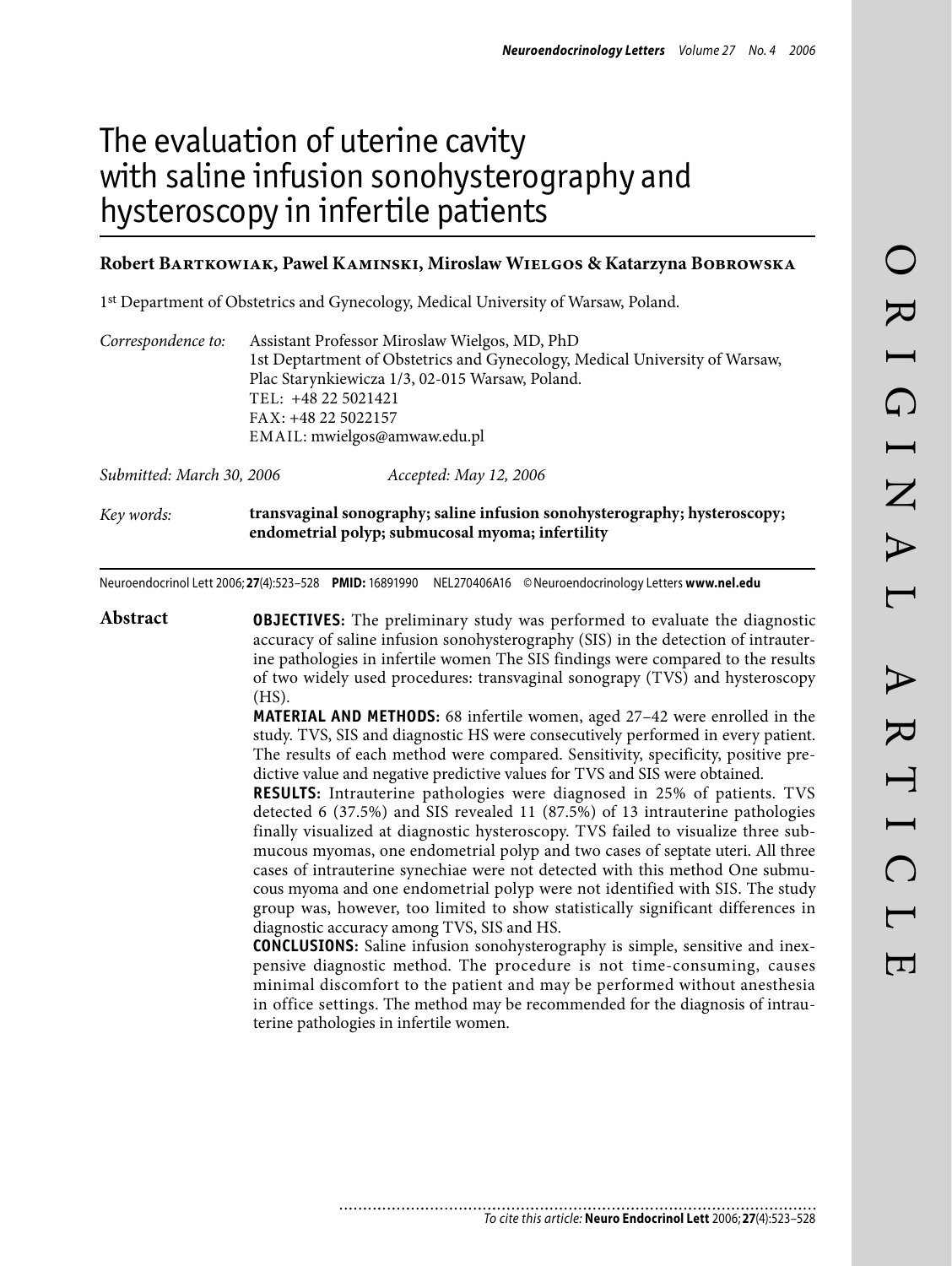#### **Abbreviations & Units:**

| <b>SIS</b> | - saline infusion sonohysterography |
|------------|-------------------------------------|
| <b>TVS</b> | - transvaginal sonography           |
| HS         | - hysteroscopy                      |
| <b>IVF</b> | - in vitro fertilization            |
| <b>ART</b> | - assisted reproductive techniques  |
| <b>SD</b>  | - standard deviation                |
| n          | numbor                              |

– number

MHz – megahertz

# **Introduction**

Assessment of the uterine cavity is one of the necessary steps in the diagnostic procedure of infertile woman [2]. Intrauterine abnormalities are relatively common and may be associated with disturbed conception, recurrent pregnancy loss and poor pregnancy outcomes [14]. Almost one quarter of women with congenital or acquired structural defects of the uterine cavity has significant problems with conception and intrauterine pathologies are estimated to account for up to 10% of infertility cases [3]. Moreover distorted uterine cavity may contribute to implantation failure and problems with embryo transfer during in-vitro fertilization (IVF) procedure. There is the rapidly growing group of patients presenting for assisted reproductive techniques (ART) at an advanced age, when the risk of pregnancy complications and the prevalence of acquired uterine anomalies have already increased [15]

A number of diagnostic methods can be employed to evaluate the uterine cavity. The assessment may be performed either indirectly with transvaginal sonography or hysterosalpingography or directly with hysteroscopy. High frequency transvaginal transducers, being in use nowadays, give the possibility to observe the uterine cavity with a high degree of resolution. We still face, however, problems with differential diagnosis among submucous myomas, endometrial polyps and folded endometrium and with determination of actual fibroid extension into the uterine cavity. In these cases saline infusion sonohysterography (SIS) provides a more detailed picture, because the slowly injected saline solution distends the uterine cavity walls and acts as a negative contrast agent (Fig. 1). That simple modification of transvaginal sonography may more precisely estimate congenital anomalies of the Mullerian tract as for instance septated uteri. Proper diagnosis enables the surgical correction of structural abnormalities and consequently contributes to the improved pregnancy rates in that group of patients.

Hysteroscopy is the "gold standard" in the diagnosis of intrauterine pathologies [10] (Fig. 2). The 4 mm rigid hysteroscope is the most often used equipment, that may, however, damage uterine wall and cervical canal, especially in inexperienced hands. It therefore seems reasonable to seek for less invasive methods of uterine evaluation in infertile women. Noninvasive and relatively simple sonohysterography made with the thin and flexible insemination catheter seems to

face these expectations [1,2]. We have performed a preliminary prospective study to estimate the diagnostic accuracy of saline infusion sonohysterography (SIS) by comparing it with transvaginal sonography (TVS) and diagnostic hysteroscopy (HS).

# **Materials and methods**

68 infertile women diagnosed in the 1st Department of Obstetrics and Gynecology, Medical University of Warsaw between May 2004 and October 2005 were enrolled in the study. There were 43 cases of primary and 25 cases of secondary infertility in the group. The mean age of patients was 33.0 years (range 27–42) and the mean BMI reached 24 kg/m<sup>2</sup> (range 15-48). The time of infertility ranged from 1 to 9 years (mean 2.5 years). All women were provided with wide information about the aim and characteristics of the study and written consents to participate were obtained. Diagnostic procedures were carried out most likely in the proliferative phase of menstrual cycle, mean on 7th day of the cycle (range 1–28). The exclusion criteria were symptoms of active pelvic or vaginal infection and the suspicion of early pregnancy. Four women from the study group did not complete the diagnosis. SIS was not completed in two patients because of problems with insemination catheter insertion into the uterine cavity (tight nulliparous internal os of the cervix). Two patients were excluded for massive mucopurulent vaginal discharge.

The first procedure was TVS with the use of vaginal 9.0 MHz transducer (BK Medical, Denmark). Ultrasound images of the uterus, ovaries and any adnexal pathologies were obtained from longitudinal and transverse dimensions.

SIS was performed afterwards with patient in the dorsal lithotomy position. No analgesics were used. After insertion of the bivalve speculum the vagina and cervix were cleansed with povidone solution. Anterior cervical lip was grasped with a tenaculum and the thin 2 mm insemination catheter (Biomed, Poland) was slowly inserted into the cervical canal and uterine cavity until it reached the fundus. The speculum was carefully removed so as not to misplace the catheter. The vaginal transducer covered by sterile condom was then inserted in the vaginal vault and the catheter was drawn back in order to place it's top 0.5–1.0 cm above the internal os of the cervix. The uterine cavity was distended with sterile saline isotonic solution injected through the catheter from 20 ml standard syringes. In most cases the volume of 20–40 ml was sufficient for satisfactory uterine cavity visualization. A particular attention was paid to infuse the saline slowly. Too rapid injection of the saline introduced highly echogenic air into the cavity and disturbed the interpretation of the obtained images. All TVS and SIS images were recorded on standard video VHS tape. No prophylactic antibiotics were used.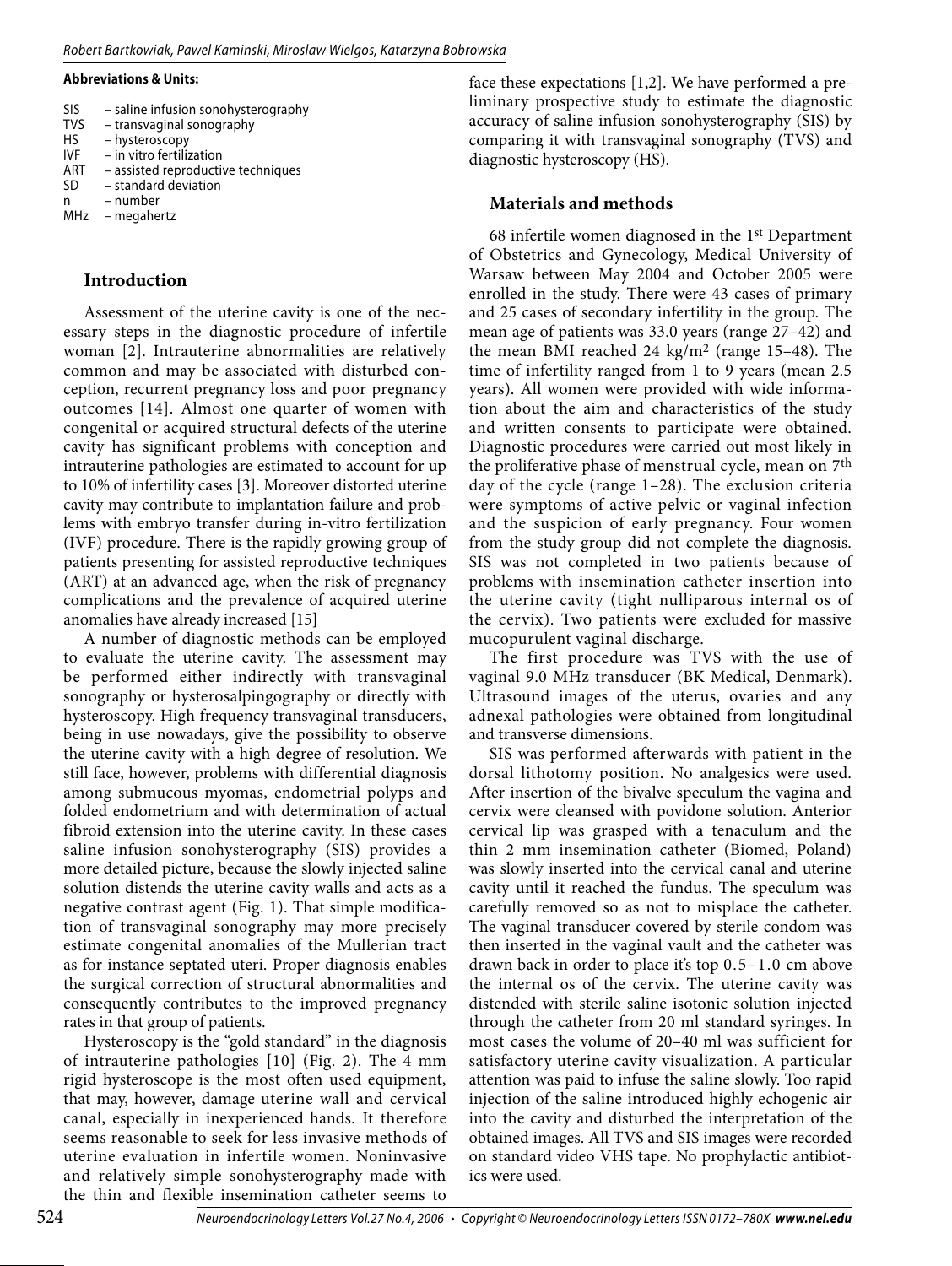



**Fig. 2 (above).** The same submucous myoma (see: Fig.1) visualized with hysteroscopy.

**Fig.1.** SIS imaging of submucous myoma in the fundus of the uterus.

| Hysteroscopic<br>findings | $\mathbf n$ | Primary infertility (n) | Secondary infertility(n) |  |
|---------------------------|-------------|-------------------------|--------------------------|--|
| Submucous<br>myoma        | б           |                         | 5                        |  |
| Endometrial<br>polyp      | 4           | 2                       | 2                        |  |
| Uterine anomaly           | 3           | 3                       | 0                        |  |
| Utenine synechiae         | 3           |                         | 2                        |  |
| Normal cavity             | 48          | 33                      | 15                       |  |
| <b>Total</b>              | 64          | 40                      | 24                       |  |

Table.1. Hysteroscopic findings in the study group and subgroups of infertile patients.

As the next step, diagnostic hysteroscopy with 4 mm metal hysteroscope (Olympus Optical, Germany) was performed by an endoscopist who was not informed about the results of the previous investigations. If the lesion identified at SIS or HS was suspected to be relevant to the patient's infertility (submucous myomas, endometrial polyps), the operative hysteroscopy was carried out during the same analgesia. In 12 cases of congenital uterine anomalies laparoscopic correction was subsequently performed.

Results of transvaginal ultrasonography and saline infusion sonohysterography were compared with the results of hysteroscopy – the gold standard for uterine cavity imaging. Sensitivity, specificity, positive predictive value and negative predictive values for TVS and SIS were obtained.

## **Results**

The final results of diagnostic hysteroscopy were gathered in Table 1. Intrauterine pathologies were diagnosed in 25% of cases, seven of the primary (11%) and nine of the secondary (14%) infertility. Normal uterine cavity was described in 48 infertile women (75%). The distribution of intrauterine lesions detected with the assessed diagnostic methods was showed in Table 2. The findings of TVS and SIS were compared with the results of diagnostic hysteroscopy believed to be the gold standard in uterine cavity imaging. TVS detected 6 (37.5%) and SIS revealed 11 (87.5%) of 13 intrauterine pathologies finally visualized at diagnostic hysteroscopy. TVS failed to detect three submucous myomas, one endometrial polyp and two cases of septate uteri. All three cases of intrauterine synechiae were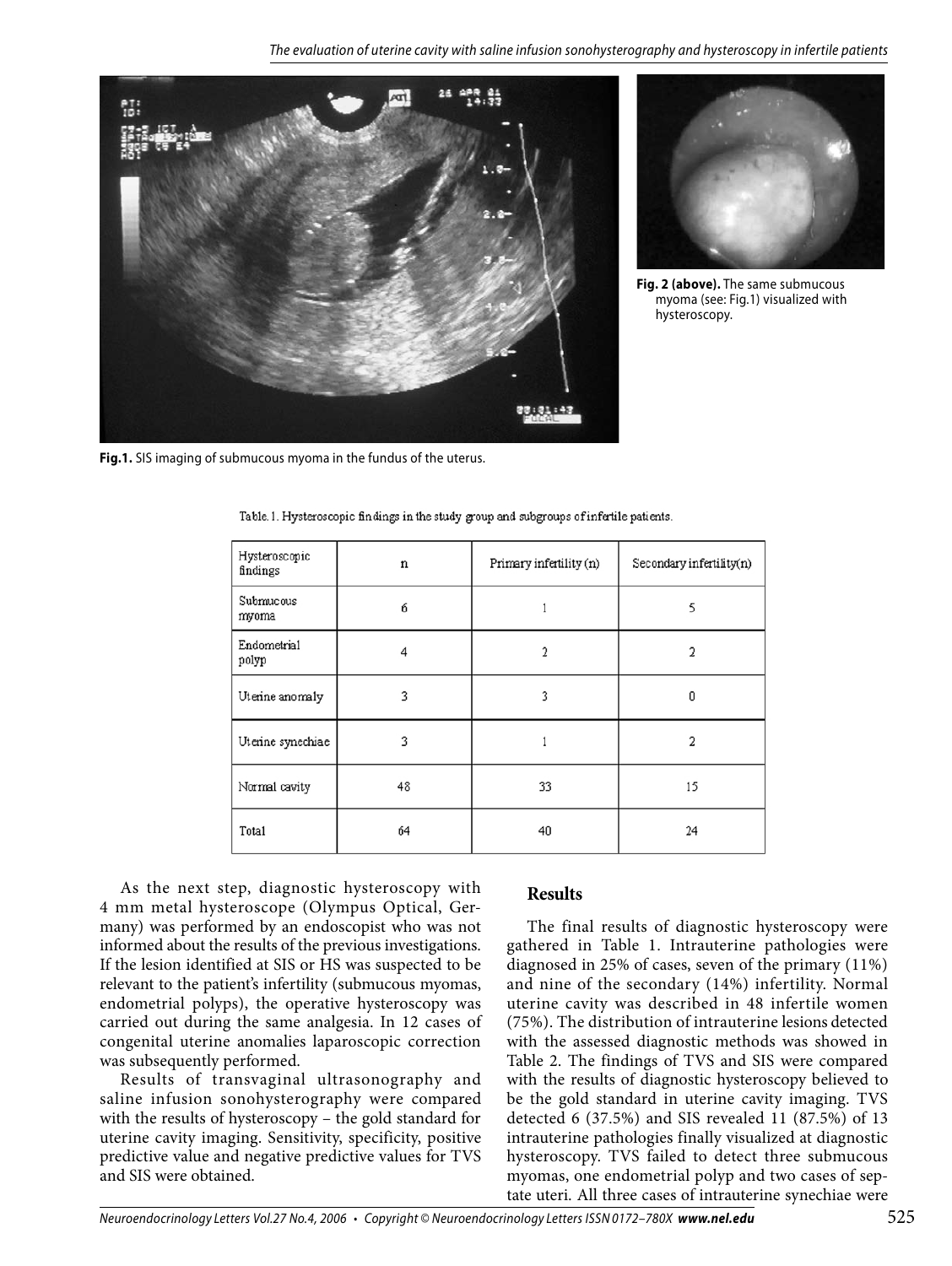Table.2.Intrauterine lesions detected with SIS (saline infusion sonohys terography) and TVS

(transvaginal somography) in comparison to hysteroscopy - the gold standard for utenine cavity

imaging.

| Method | Submucous<br>myoma (n) | Endometrial<br>polyp (n) | Intrauterine<br>synechiae (n) | Uterine<br>anomaly (n) | Total(%)  |
|--------|------------------------|--------------------------|-------------------------------|------------------------|-----------|
| TVS    | 3                      | 2                        | 0                             |                        | 6(37,5)   |
| SIS    |                        | з                        | з                             | 3                      | 14 (81,5) |
| HS     | 6                      | 4                        |                               | 3                      | 16(100)   |

Table.3. Comparison of diagnostic value of SIS (saline infusion sonohysterography) and TVS

(transvaginal sonography) in evaluation of intrauterine lesions.

| Method | Sensitivity $(\%)$ | Specificity<br>$(\%)$ | Positive<br>predictive<br>$value$ $%$ | Negative<br>predictive<br>value (%) | p value |
|--------|--------------------|-----------------------|---------------------------------------|-------------------------------------|---------|
| TVS    | 37.5               | 100                   | 100                                   | 82,7                                | ns      |
| SIS    | 87.5               | 100                   | 100                                   | 96,0                                | ns      |

not detected with TVS as well. SIS alone misdiagnosed one submucous myoma which was located close to the internal os of the cervix and one endometrial polyp which was described as endometrial folding.

The three cases of congenital uterine anomalies were confirmed to be septate uteri (2 cases) and bicornuate uterus (one case) at hysteroscopy under laparoscopic supervision. The septum was visualized as an echogenic structure separating the uterine cavity into two parts. One septum was found to be complete (reached the internal os) and one to be partial (reached the isthmus). In both cases surgical correction with resectoscope was successfully performed.

The intrauterine adhesions were suspected at SIS in case of echogenic area or structure observed between the two walls of the uterus filled with saline solution. The adhesions were classified as stage I and II according to the American Fertility Society classification system. One woman with mild intrauterine adhesions detected with SIS got pregnant during the cycle following the procedure. May SIS be suspected to have some therapeutic potential?

The study group was, however, too limited to show statistically significant differences in diagnostic accuracy among TVS, SIS and HS. Final conclusions regarding the ability to detect different kinds of uterine pathologies could not have been drawn from the limited number of cases. The comparison of diagnostic value of SIS and TVS was shown in Table 3.

#### **Discussion**

Infertility related to uterine abnormalities has been estimated to account for up to 10–15% of infertility cases [3]. Those abnormalities may be acquired or congenital in origin. Acquired lesions include submucous myomas, endometrial polyps and uterine adhesions. Among congenital defects there are septate, bicornuate, didelphic or unicornuate uteri. Acquired uterine abnormalities may contribute to implantation failure and impaired embryo growth, moreover are observed to predispose to habitual abortion and preterm labor. Congenital abnormalities occur in one in every 700 women and are also believed to increase the risk of habitual abortions and later pregnancy complications.

It is widely accepted that the initial diagnostic method in patients with infertility should be hysterosalpingography (HSG). Diagnostic hysteroscopy or laparoscopy is usually performed when HSG discloses any pathology. However these methods are invasive and may cause complications making implantation process even more difficult and impaired. Hysteroscopy with the use of flexible, 3mm diameter devices is not so commonly introduced. Transvaginal sonography is utilized worldwide for the assessment of the uterine cavity, however used alone may fail to establish the specific and correct diagnosis in some cases of irregular and abnormally thick endometrial lining [8]. So one may consider that there is the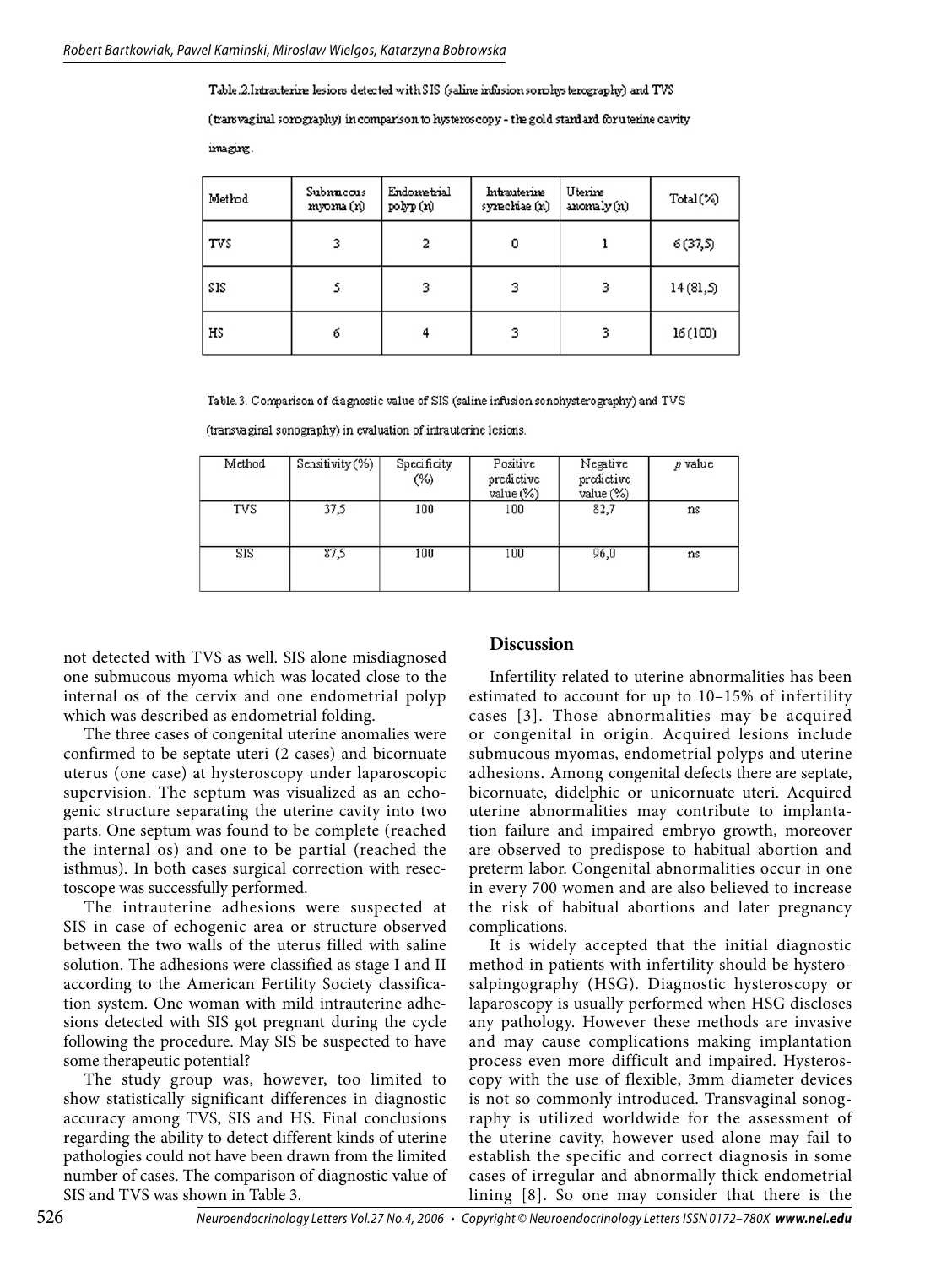need for simple, inexpensive, possibly noninvasive and reproducible method for evaluating intrauterine pathologies.

Bonilla-Musoles et al. first described transvaginal saline infusion sonohystereography in 1992 [2]. The visualization of specific lesions of the uterine cavity depends directly on the phase of menstrual cycle when making a scan. Endometrial polyps are best seen in proliferative phase and submucous myomas or intrauterine adhesions are better visualized during the secretory phase. Intracavitary saline instillation introduces an anechoic background and makes it possible to examine the cavity during any stage of menstrual cycle and enhances diagnostic possibilities (sensitivity and specificity) of transvaginal ultrasound alone. Hamilton et al. in the study of 500 consecutive, unselected, infertile women, suggested that SIS appeared to be an acceptable first-line screening procedure for uterine structure [7]. According to authors SIS improved the predictive power of TVS alone for uterine anomalies and provided additional information, potentially of value when planning operative hysteroscopy [11]. In another study of 104 patients, the authors suggested that sonohysterography was fully capable of replacing HSG for evaluating the uterine cavity [12]. Many authors reported the high value of SIS for the differentiation of intracavitary, endometrial and submucosal abnormalities [4,5,6,9]. According to literature, as with hysteroscopy, SIS had sensitivity, specificity and predictive values of 100% or very close to 100% in the evaluation of polypoid lesions and submucous myomas. In our study we described endometrial polyps and submucous myomas as protrusions into the intrauterine cavity with walls separated by saline solution. Polyps were described as sessile structures with homogeneous echogenicity without damage of the endometrial-myometrial junction. We estimated integrity of the uterine wall and the relationship of the lesion to the endometrial basement (sessile or pedunculated). Such details are reported to be very useful during electroresectoscopic procedures.

In cases of the Muellerian anomalies sonohysterography has the advantage of simultaneous observing both the interior and exterior surfaces of the uterus. That gives the possibility to distinguish between bicornuate and septate uteri. The thickness of the septum at the fundal insertion can be measured what is useful when hysteroscopic metroplasty is planned. In cases of intrauterine synechiae SIS imaging can also contribute to correct diagnosis and helps to schedule the hysteroscopic adhesiolysis [12]. In one of our patients mild intrauterine adhesions were supposed to be released during SIS because conception occurred in the cycle following the procedure. When the diagnosic accuracy of the three methods were analyzed, no statistically significant differences were found (Table 3). SIS seemed to be, however, more sensitive when compared with TVS. Although the specificity and positive predictive values were the

same for the three methods, the negative predictive value was higher for SIS. Moreover SIS appeared to be almost as predictive as hysteroscopy. The procedure was well tolerated and practically painless for all patients. There were no infectious complications in the follow-up period.

# **Conclusions**

Saline infusion sonohysterography is simple, sensitive and inexpensive diagnostic method. The procedure is not time-consuming, causes minimal discomfort to the patient and may be performed without anesthesia in office settings. The method may be recommended for the diagnosis of intrauterine pathologies in infertile women. A one-step type of diagnostic algorithm with the use of SIS could be elaborated to complete the assessment of uterine cavity during one visit in medical centre.

#### **REFERENCES**

- 1 Allahbadia GN, Kadam K, Allahbadia S. Saline infusion sonohysterography (SIS). Reviews Gynecol Practice 2004; **4**:181–93.
- 2 Brown SE, Coddington CC, Schnorr J, Toner JP, Gibbons W, Oehninger S. Evaluation of outpatient hysterography, saline infusion hysterosonography, and hysterosaplinography in infertile women: a prospective,randomized study. Fertil Steril. 2000; **74**(5):1029–34.
- 3 Collins JI, Woodward PJ. Radiological evaluation of infertility. Sem Ultrasound, CT and MRI. 1995; **16**:304–16.
- 4 Dijukhuizen FPHLJ, Broolman HAM, Potters AE, Bongers MY, Heintz APM. The accuracy of transvaginal ultrasonography in the diagnosis of endometrial abnormalities. Obstet Gynecol 1996; **87**(3): 345–49.
- 5 Dueholm M, Lundir E, Hansen ES, Ledertough S, Olesen F. Evaluation of the uterine cavity with magnetic resonance imaging, transvaginal sonography, hysterosonographic examination and diagnostic hysteroscopy. Fertil Steril 2001; **76**(2):350–57.
- 6 Epsein E, Ramirez A, Skoog L, Valentin L. Transvaginal sonography, saline contrast sonohysterography and hysteroscopy for the investigation of women with postmenopausal bleeding adnendometrial thickness >5 mm. Ultrasound Obstet Gynecol 2001; **18**:157–62.
- 7 Hamilton JA, Larson AJ, Lower AM, Hasnain S, Grudzinskas JG. Routine use of saline hysterosonography in 500 consecutive, unselected, infertile women. Human Reproduction 1998; **13**(9):2463–73.
- 8 Kamel HS, Darwish AM, Abdel-Rady Mohamed S. Comparison of transvaginal ultrasonography and vaginal sonohysterography in the detection of endometrial polyps. Acta Obstet Gynecol Scand. 2000; **79**:60–64.
- 9 Neele SJM, Marchain Van Baal W, Van der Morsen MJ, Kessel H, Coen Netelenbos J, Kenemans P. Ultrasound assessment of the endometrium in healthy, asymptomatic early post-menopausal women; saline infusion sonohysterography vesus transvaginal sonography. Ultrasound Obstet Gynecol 2000; **16**; 254–59.
- 10 Salim R, Lee C, Davies A, Jalaoso B, Ofusia E, Jurkovic D. A comparative study of three-dementional saline infusion sonohysterography and diagnostic hysteroscopy for the classification of subucous fibroids. Human Reproduction 2005; **20** (1):253–57.
- 11 ACOG Technology Assessment. Saline infusion sonohysterography. Obstet Gynecol 2003; **102** (3):659–62.
- 12 Salle B, Gaucherand P, de Saint Hilaire P, Rudigoz RC. Transvaginal sonohysterographic evaluation of intrauterine adhesions. J Cinical Ultrasound 1999; **27**(3):131–4.